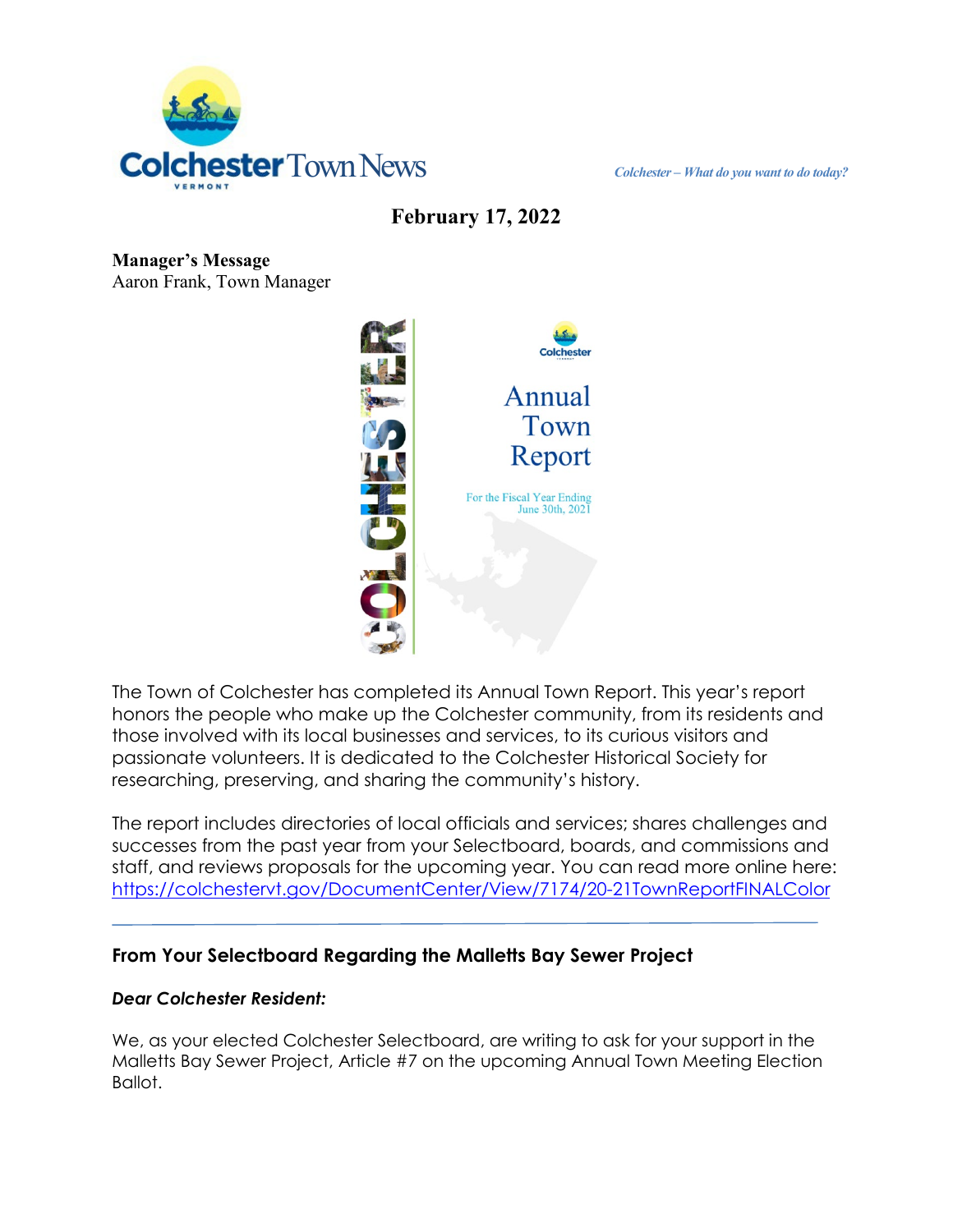

The Selectboard values the Bay and its future, which is why we are asking for Colchester Residents to consider this proposal. The project's purpose is to preserve, protect, and ensure the community's vision for the Bay by removing human waste bacteria from Malletts Bay and eliminating failed septic systems.

This proposal is backed by a 4-year, \$2 million water quality study funded by the U.S. Environmental Protection Agency and a detailed alternatives analysis completed by the Colchester Planning Commission. The State of Vermont's Agency of Natural Resources has deemed the project eligible for \$10,000,000 in grants and a 2% 30-year loan. Research documents the continued failure of septic systems along the shoreline of inner Malletts Bay and concludes that the most effective and efficient way to address human waste bacteria in Malletts Bay and protect the public health is to construct a municipal sewer. These systems fail at 3-4 times the rate of other on-site wastewater systems in our community.

We remain focused on fiscal restraint for the benefit of all taxpayers, which is why a benefit of this project is funding. Town Residents outside the project area will have no cost associated with this project, as it will be funded solely by grants and user fees from the 289 properties within the service area. This results in no property or local option taxes being used.

With these grounds for the project in mind, the Selectboard encourages you to consider approving this ballot item, as our overall goal is to improve the water quality in the Bay for our Town residents now and its future generations.

We also encourage you to contact Bryan Osborne, our Town's Public Works Director, at [bosborne@colchestervt.gov](mailto:bosborne@colchestervt.gov) or 802-264-5625 with questions or for more information.

Once again, thank you for your consideration.

Sincerely,

#### *Your Colchester Selectboard*

*Pam Loranger, Chair Tom Mulcahy, Vice Chair Jacki Murphy, Clerk*

*Herb Downing, Member Charlie Papillo, Member*

### **Colchester's Burnham Memorial Library: Hours:**

Mondays & Thursdays: 12 pm – 6 pm Tuesdays & Wednesdays: 10 am – 4 pm Fridays: 10 am – 1 pm Saturdays: 10 am – 3 pm

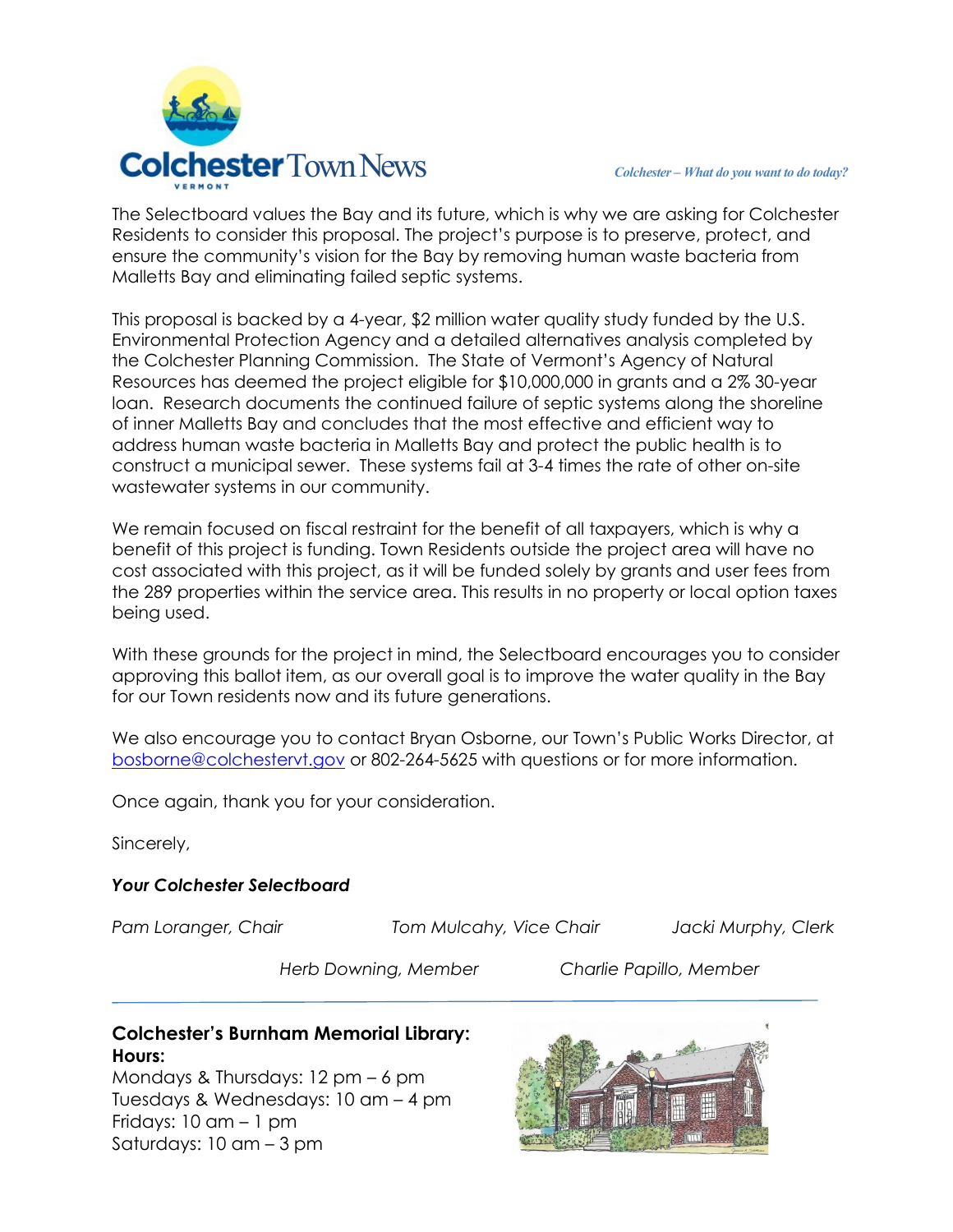

#### **Available programs:**

Outdoor Storytime: Tuesdays & Fridays in February at 10:30 am. Join us on the library lawn for stories, songs, and lots of giggles.

Young Writers & Storytellers: Wednesday February 9 & 23. Join us for our writing club for children from kindergarten to 5th grade. Let's create stories! Call 264-5660 for more information, and to sign up.

Crafts for Kids: Thursday February 10 & 24. Kids 5 and up get to work on a new craft project every session.

## **Colchester Parks & Recreation Update:**

The Colchester Parks and Recreation Department released the 2022 Summer Program Brochure on January 28<sup>th</sup>. There are tons of summer camps, programs and events for all ages. You can find the brochure on the Parks and Recreation website or by clicking on this link: [2022-](https://www.colchestervt.gov/DocumentCenter/View/7121/2022-Summer-Brochure) [Summer-Brochure \(colchestervt.gov\)](https://www.colchestervt.gov/DocumentCenter/View/7121/2022-Summer-Brochure)

Pavilion reservations for the summer of 2022 began on Monday, January 31st for

residents. You can reserve the pavilions at Bayside Park and Airport Park inperson at the Colchester Parks and Recreation office after filling out the Pavilion request form: [https://www.colchestervt.gov/DocumentCenter/View/6606/2022-](https://www.colchestervt.gov/DocumentCenter/View/6606/2022-Pavilion-Request-Form) [Pavilion-Request-Form](https://www.colchestervt.gov/DocumentCenter/View/6606/2022-Pavilion-Request-Form) or online at: Catalog - [Colchester Parks & Recreation](https://secure.rec1.com/VT/colchester-vt/catalog)  [\(rec1.com\)](https://secure.rec1.com/VT/colchester-vt/catalog)

# **Upcoming Town Meetings**

**Selectboard:** Tuesday, February 22, 2022 at 6:30 PM at the Colchester Town Offices, 3<sup>rd</sup> Floor Outer Bay Conference Room, 781 Blakely Road. Masks are required. Alternatively, send a note, up to 1,000 words to [townmanager@colchestervt.gov](mailto:townmanager@colchestervt.gov) with "Citizens to be Heard" in the Subject and your name. As with in-person Citizens to be Heard, we ask that you SHARE YOUR ADDRESS. The email will be shared with the entire Selectboard prior to the meeting and included in the information packet at the next meeting.

• Watch the Meeting Online via Live Stream:<http://lcatv.org/live-stream-2>